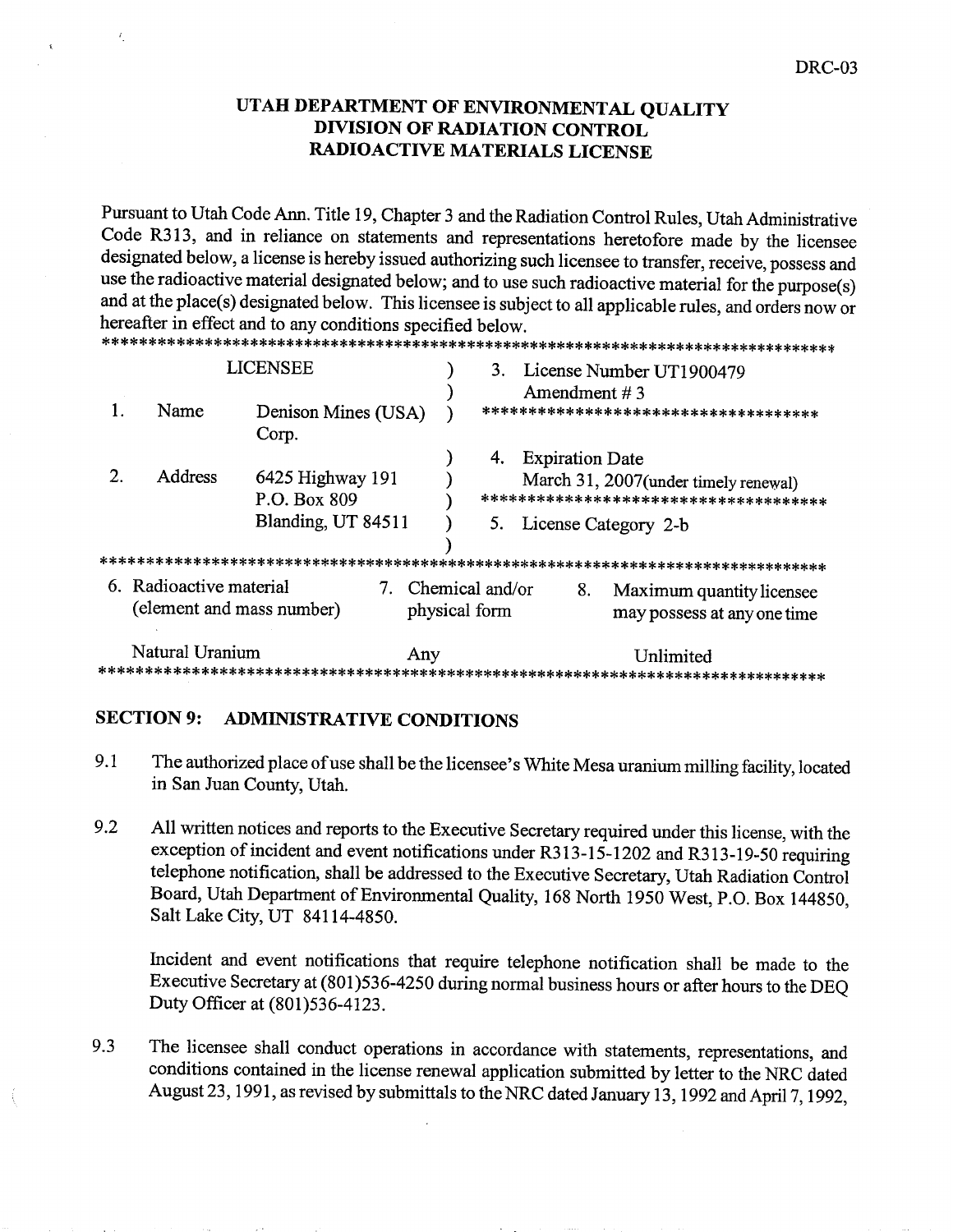November 22, 1994, July 27, 1995. December 13, 1996, and December 31, 1996, and January 30, 1997, which are hereby incorporated by reference, and for the Standby Trust Agreement, as amended, except where superseded by license conditions below.

Whenever the word "will" is used in the above referenced documents, it shall denote a requirement [Applicable NRC Amendment: 2]

9.4 A. The licensee may, without prior Executive Secretary-approval, and subject to the conditions specified in Part B of this condition:

- Make changes in the facility or process, as presented in the application.  $(1)$
- Make changes in the procedures presented in the application  $(2)$
- Conduct tests or experiments not presented in the application.  $(3)$
- The licensee shall file an application for an amendment to the license, unless the **B.** following conditions are satisfied
	- The change, test, or experiment does not conflict with any requirement  $(1)$ specifically stated in this license, or impair the licensee's ability to meet all applicable regulations
	- There is no degradation in the essential safety or environmental commitments in  $(2)$ the license application or provided by the approved reclamation plan
	- The change, test, or experiment is consistent with the conclusions of actions  $(3)$ analyzed and selected in the Environmental Assessment dated February 1997
- The licensee's determinations concerning Part B of this condition shall be made by a C. "Safety and Environmental Review Panel (SERP)." The SERP shall consist of a minimum of three individuals. One member of the SERP shall have expertise in management and shall be responsible for managerial and financial approval changes one member shall have expertise in operations and/or consfruction and shall have responsibility for implementing any operational changes; and, one member shall be the corporate radiation safety officer (CRSO) or equivalent, with the responsibility of assuring changes conform to radiation safety and environmental requirements Additional members may be included in the SERP as appropriate, to address technical aspects such as health physics, groundwater hydrology, surface-water hydrology, specific earth sciences, and other technical disciplines. Temporary members or permanent members, other than the three above-specified individuals, may be consultants

form.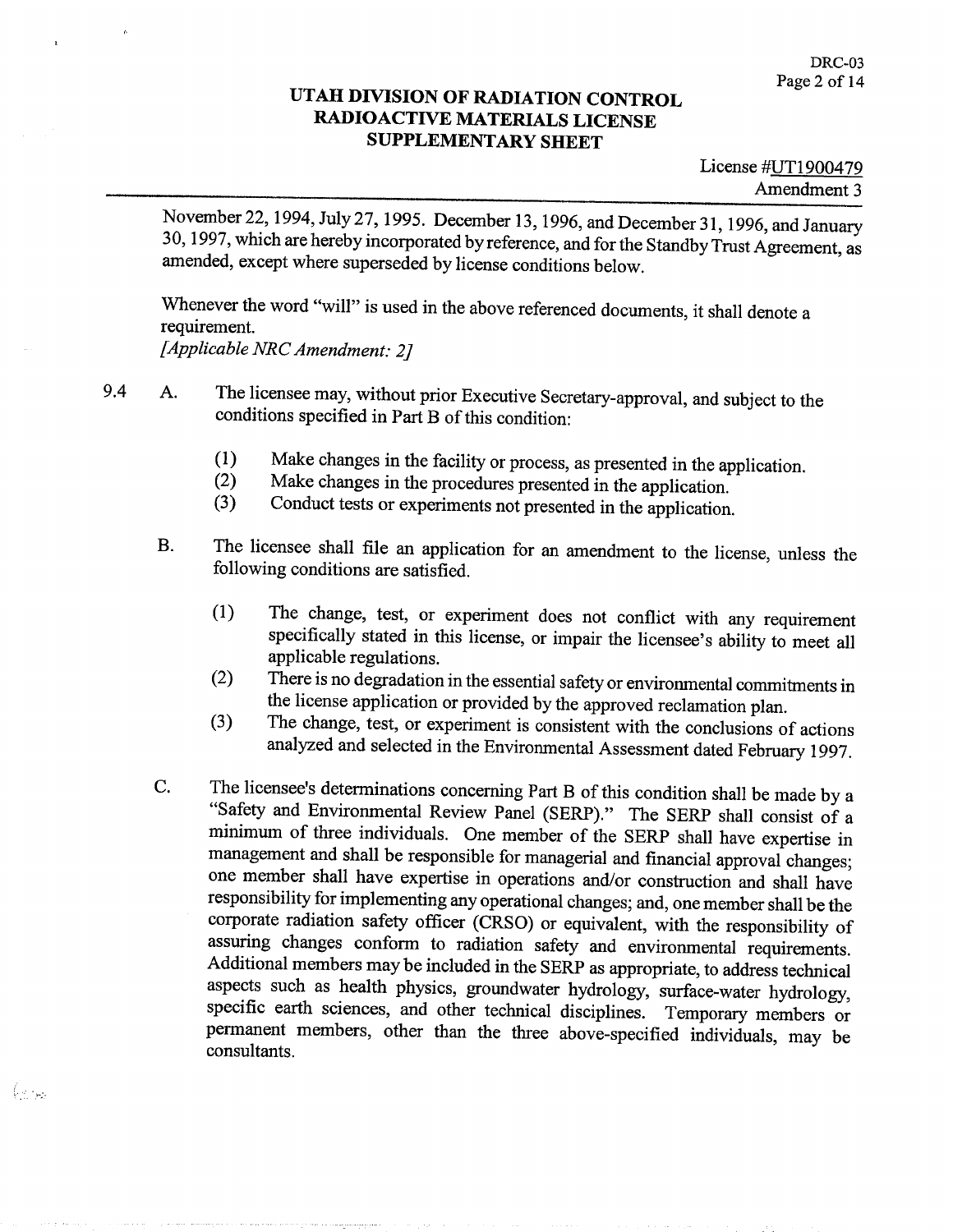License #UT1900479 Amendment 3

The licensee shall maintain records of any changes made pursuant to this condition until D. license termination. These records shall include written safety and environmental evaluations, made by the SERP, that provide the basis for determining that changes are in compliance with the requirements referred to in Part B of this condition. The licensee shall furnish, in an annual report to the Executive Secretary, a description of such changes, tests, or experiments, including a summary of the safety and environmental evaluation of each. In addition, the licensee shall annually submit to the Executive Secretary changed pages to the Operations Plan and Reclamation Plan of the approved license application to reflect changes made under this condition Annual reports shall address the previous calendar year and be submitted no later than March <sup>31</sup> each year

The licensee's SERP shall function in accordance with the standard operating procedures submitted by letter to the NRC dated June 10, 1997. [Applicable NRC Amendments: 3] [Applicible UDRCAmendment 3]

9.5 The licensee shall at all times maintain a financial surety, consistent with UAC R313-24-4 (10CFR 40, Appendix A, Criteria 9 and 10, as incorporated by reference), adequate to cover the estimated costs, accomplished by a third party, for decommissioning and decontamination of the mill and mill site, reclamation of any tailings or waste disposal areas, ground-water restoration as warranted and the long-term surveillance fee. Within 60 days of Executive Secretary approval of a revised reclamation/decommissioning plan, the licensee shall submit written evidence of an adequate surety regarding the newly approved plan

Annual updates to the surety amount, required by UAC R313-24-4 (10 CFR 40, Appendix A, Criteria 9 and 10, as incorporated by reference), shall be submitted for Executive Secretary approval by March 4 of each year Within 30-days of Executive Secretary approval of the annual update of surety cost estimates the licensee shall submit written evidence of an adequate surety

Along with each proposed revision or annual update, the licensee shall submit supporting documentation showing a breakdown of the costs and the basis for the cost estimates with adjustments for inflation, maintenance of a minimum 15 percent contingency fee, changes in engineering plans, activities performed and any other conditions affecting estimated costs for site closure. The basis for the cost estimate is the current Executive Secretary-approved reclamation/decommissioning plan or Executive Secretary-approved revisions to the plan, and guidance contained in NUREG-1620, "Standard Review Plan for the Review of a Reclamation Plan for Mill Tailings Sites under Title II of the Uranium Mill Tailings Radiation Control Act of 1978."

The currently approved surety instrument, a Performance Bond issued by National Union Fire Insurance Company in favor of the Executive Secretary and the associated Standby Trust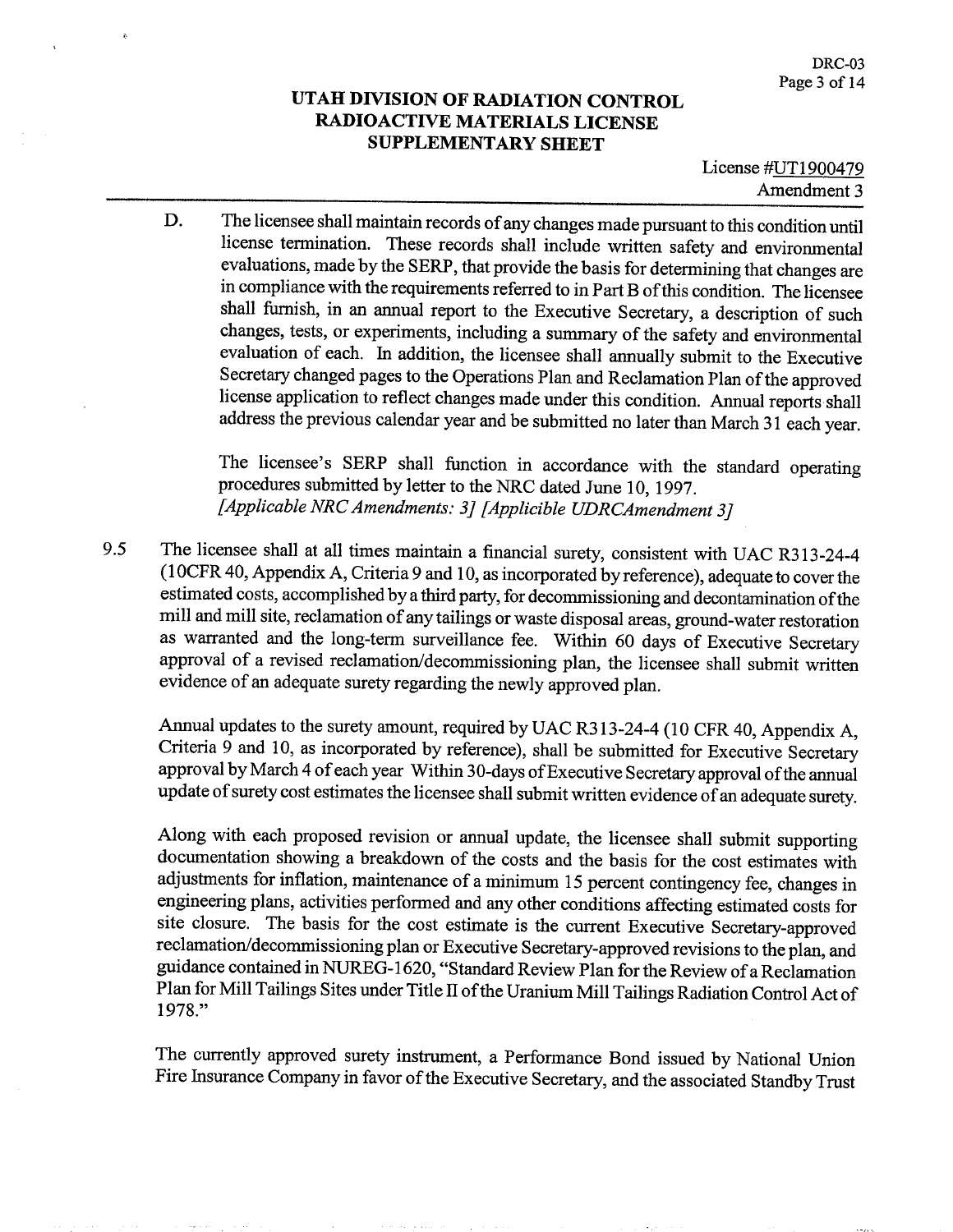Agreement, shall be continuously maintained in an amount not less than \$12,576,428 for the purpose of complying with UAC R313-24-4 (10 CFR 40, Appendix A, Criteria 9 and 10 as incorporated by reference), until a replacement is authorized by the Executive Secretary. [Applicable NRC Amendments: 2, 3, 5, 13, 15, 19, 21, 23, 24, 25] [Applicable UDRC Amendment: 1] [Applicible UDRC Amendment 3]

9.6 Standard operating procedures shall be established and followed for all operational process activities involving radioactive materials that are handled, processed, or stored. SOPs for operational activities shall enumerate pertinent radiation safety practices to be followed Additionally, written procedures shall be established for non-operational activities to include inplant and environmental monitoring, bioassay analyses, and instrument calibrations. An up-todate copy of each written procedure shall be kept in the mill area to which it applies

All written procedures for both operational and non-operational activities shall be reviewed and approved in writing by the radiation safety officer (RSO) before implementation and whenever a change in procedure is proposed to ensure that proper radiation protection principles are being applied. In addition, the RSO shall perform a documented review of all existing operating procedures at least annually

9.7 As per the Memorandum of Agreement (MOA) negotiated by the Utah State Historic Preservation Officer (SHPO), the Advisory Council on Historic Preservation (ACHP), the NRC and Energy Fuels Nuclear Inc. (EFN) and ratified on August 20, 1979 and as amended on May 1983 and substantially as implemented in NRC License SUA-1358

Before engaging in any activity not previously assessed by the Executive Secretary the licensee shall administer a cultural resource inventory. All disturbances associated with the proposed development will be completed in compliance with the National Historic Preservation Act (as amended) and its implementing regulations, and the Archaeological Resources Protection Act (as amended) and its implementing regulations.

In order to ensure that no unapproved disturbance of cultural resources occurs, any work resulting in the discovery of previously unknown cultural artifacts shall cease. The artifacts shall be inventoried and evaluated in accordance with the National Historic Preservation Act (as amended), and no disturbance shall occur until the licensee has received authorization from the Executive Secretary to proceed

The licensee shall avoid by project design, where feasible, the archeological sites designated "contributing" in the report submitted by letter to the NRC dated July 28, 1988. When it is not feasible to avoid a site designated "contributing" in the report, the licensee shall institute a data recovery program for that site based on the research design submitted by letter from C. E. Baker

 $\frac{1}{2}$  ,  $\frac{1}{2}$  ,  $\frac{1}{2}$  ,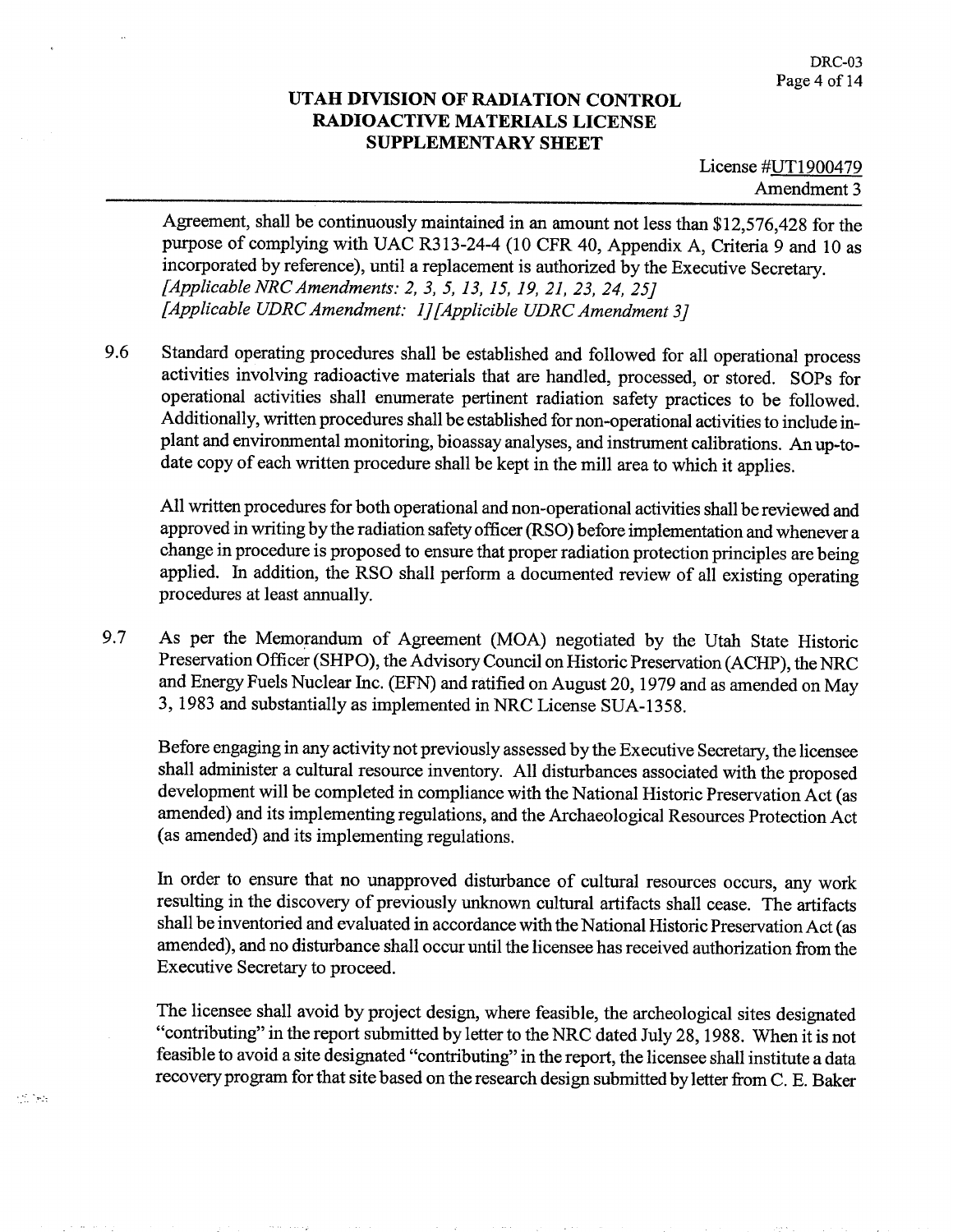License #UT1900479 Amendment 3

of Energy Fuels Nuclear to Mr. Melvin T. Smith, Utah State Historic Preservation Officer (SHPO), dated April 13, 1981.

The licensee shall recover through archeological excavation all "contributing" sites listed in the report which are located in or within 100 feet of borrow areas, stockpile areas, construction areas, or the perimeter of the reclaimed tailings impoundment. Data recovery fieldwork at each site meeting these criteria shall be completed prior to the start of any project related disturbance within 100 feet of the site, but analysis and report preparation need not be complete.

Additionally, the licensee shall conduct such testing as is required to enable the Executive Secretary to determine if those sites designated as "Undetermined" in the report and located within <sup>100</sup> feet of present or known future construction areas are of such significance to warrant their redesignation as "contributing." In all cases, such testing shall be completed before any aspect of the undertaking affects a site.

Archeological contractors shall be approved in writing by the Utah SHPO. The Utah SHPO will approve an archeological contractor who meets the minimumstandards of the State of Utah as the principal investigator

- 9.8 The licensee is hereby authorized to possess byproduct material in the form of uranium waste tailings and other uranium byproduct waste generated by the licensee's milling operations authorized by this license. Mill tailings shall not be transferred from the site without specific prior approval of the Executive Secretary in the form of a license amendment. The licensee shall maintain a permanent record of all transfers made under the provisions of this condition.
- 9.9 The licensee is hereby exempted from the requirements of R313-15-902(5) for areas within the mill, provided that all entrances to the mill are conspicuously posted in accordance with R313-15-902(5) and with the words, "Any area within this mill may contain radioactive material".
- 9.10 Release of equipment or packages from the restricted area shall be in accordance with the NRC Guidelines for Decontamination of Facilities and Equipment Prior to Release for Unrestricted Use or Termination of Licenses for Byproduct, Source, or Special Nuclear Material," dated May 1987, or suitable alternative procedures approved by the Executive Secretary prior to any such release
- 9.11 The final reclamation shall be in accordance with the May 1999, Reclamation Plan Revision 2.0, Attachment A, submitted to the NRC on June 22, 1999, and Revision 3.0 submitted to the NRC on July 17, 2000.

# SECTION 10: OPERATIONAL CONTROLS, LIMITS, AND RESTRICTIONS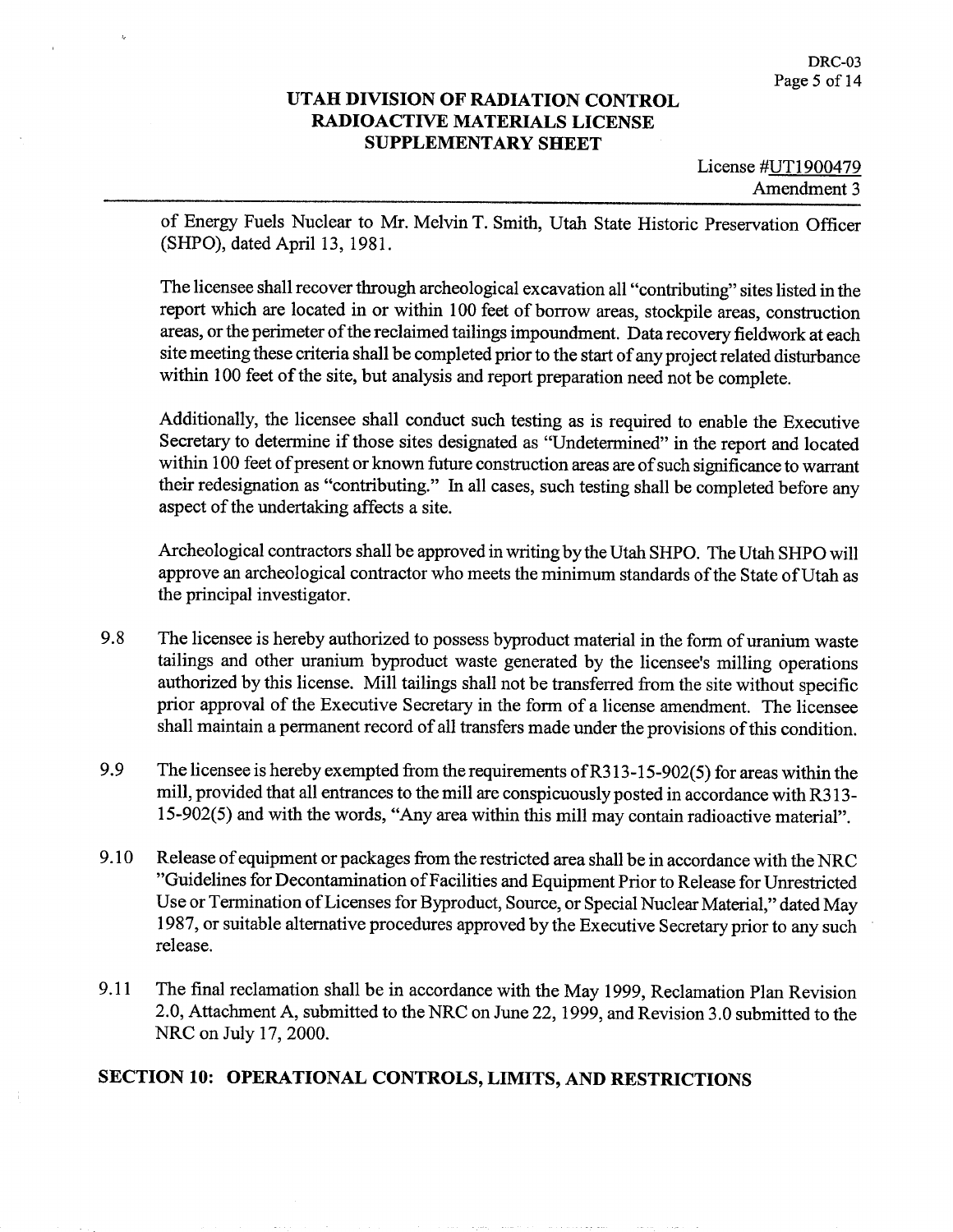- 10.1 A. The mill production rate shall not exceed 4380 tons of yellowcake per year.
	- **B.** The licensee may not dispose of any material on site that is not "byproduct material," as that term is defined in 42 U.S.C. Section  $2014(e)(2)$  (Atomic Energy Act of 1953, Section  $11(e)(2)$ ).
	- C. The licensee may not receive or process any alternate feed material without first applying for and obtaining approval of a license amendment. For any such proposal, the licensee shall demonstrate that it will comply with Condition  $10.1(B)$ . Any such demonstration shall include
		- $1)$ Demonstration of compliance with the NRC Regulatory Summary 2000-23 Recent Changes to Uranium Recovery Policy, November 30, 2000; and
		- Demonstration of compliance with the November 22, 1999 Protocol for  $2)$ Determining Whether Alternate Feed Materials are Listed Hazardous Wastes as approved by the Utah Division of Solid and Hazardous Waste on December 1999
	- D. Maximum quantities of feed material stored on the mill site, including alternate feed materials or other ores, shall not exceed the total material storage quantity found in the currently approved mill surety pursuant to License Condition 9.5 without prior approval of the Executive Secretary
	- $E.$ The licensee may not receive any alternate feed materials or other ores ifthose materials would cause the facility to exceed the tailings cell disposal capacity established by the currently approved reclamation plan and/or the annual surety report required by License Conditions 9.11, and 9.5, respectively, without prior approval of the Executive Secretary.

[Applicable UDRC Amendment: 2]

- 10.2 All liquid effluents from mill process buildings, with the exception of sanitary wastes, shall be returned to the mill circuit or discharged to the tailings impoundment
- 10.3 The Freeboard limit for Cell 1 shall be set annually in accordance with the procedures set out in Section 3.0 to Appendix E of the previously approved NRC license application, including the January 10, 1990 Drainage Report. The freeboard limit for Cell 3 shall be recalculated annually in accordance with the procedures set in the October 13, 1999 revision to the Drainage Report. Said calculations shall be submitted as part of the annual Technical Evaluation Report. Said

 $\mathcal{A} \rightarrow \mathcal{A}$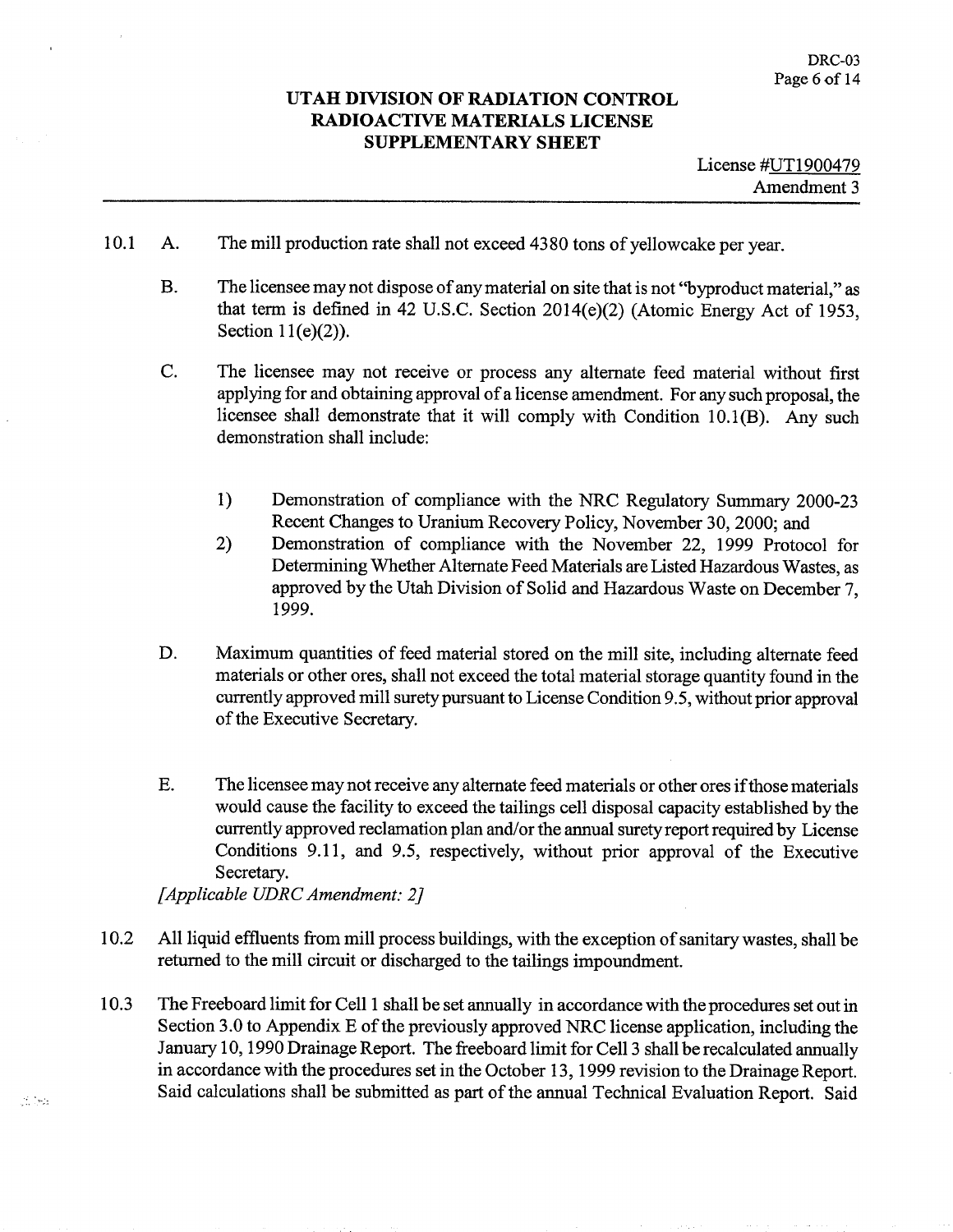report shall be submitted for Executive Secretary approval no later than September 1, of each year

[Applicable NRC Amendment: 16] [Applicable UDRC Amendment 3]

- 10.4 Disposal of material and equipment generated at the mill site shall be conducted as described in the licensee's submittals to the NRC dated December 12, 1994 and May 23, 1995, with the following addition
	- The maximum lift thickness for materials placed over tailings shall be less than 4-feet A. thick. Subsequent lifts shall be less than 2-feet thick. Each lift shall be compacted by tracking of heavy equipment, such as a Cat D-6, at least 4 times prior to placement of subsequent lifts
- 10.5 In accordance with the licensee's submittal to the NRC dated May 20, 1993, the licensee is hereby authorized to dispose of byproduct material generated at licensed in-situ leach facilities subject to the following conditions:
	- Disposal of waste is limited to 5000 cubic yards from a single source. A.
	- **B.** All contaminated equipment shall be dismantled, crushed, or sectioned to minimize void spaces. Barrels containing waste other than soil or sludges shall be emptied into the disposal area and the barrels crushed. Barrels containing soil or sludges shall be verified to be full prior to disposal. Barrels not completely full shall be filled with tailings or soil
	- C. All waste shall be buried in Cell No. 3 unless prior written approval is obtained from the Executive Secretary for alternate burial locations
	- D. All disposal activities shall be documented. The documentation shall include descriptions of the waste and the disposal locations as well as all actions required by this condition. An annual summary of the amounts of waste disposed of from off-site generators shall be sent to the Executive Secretary
- 10.6 The licensee is authorized to receive and process source materials from the Allied Signal Corporation's Metropolis, Illinois, facility in accordance with the amendment request to the NRC dated June 15, 1993.
- 10.7 The licensee is authorized to receive and process source material from Allied Signal, Inc. of Metropolis, Illinois, in accordance with the amendment request to the NRC dated September 20, 1996, and amended by letters to the NRC dated October 30, 1996 and November 11, 1996.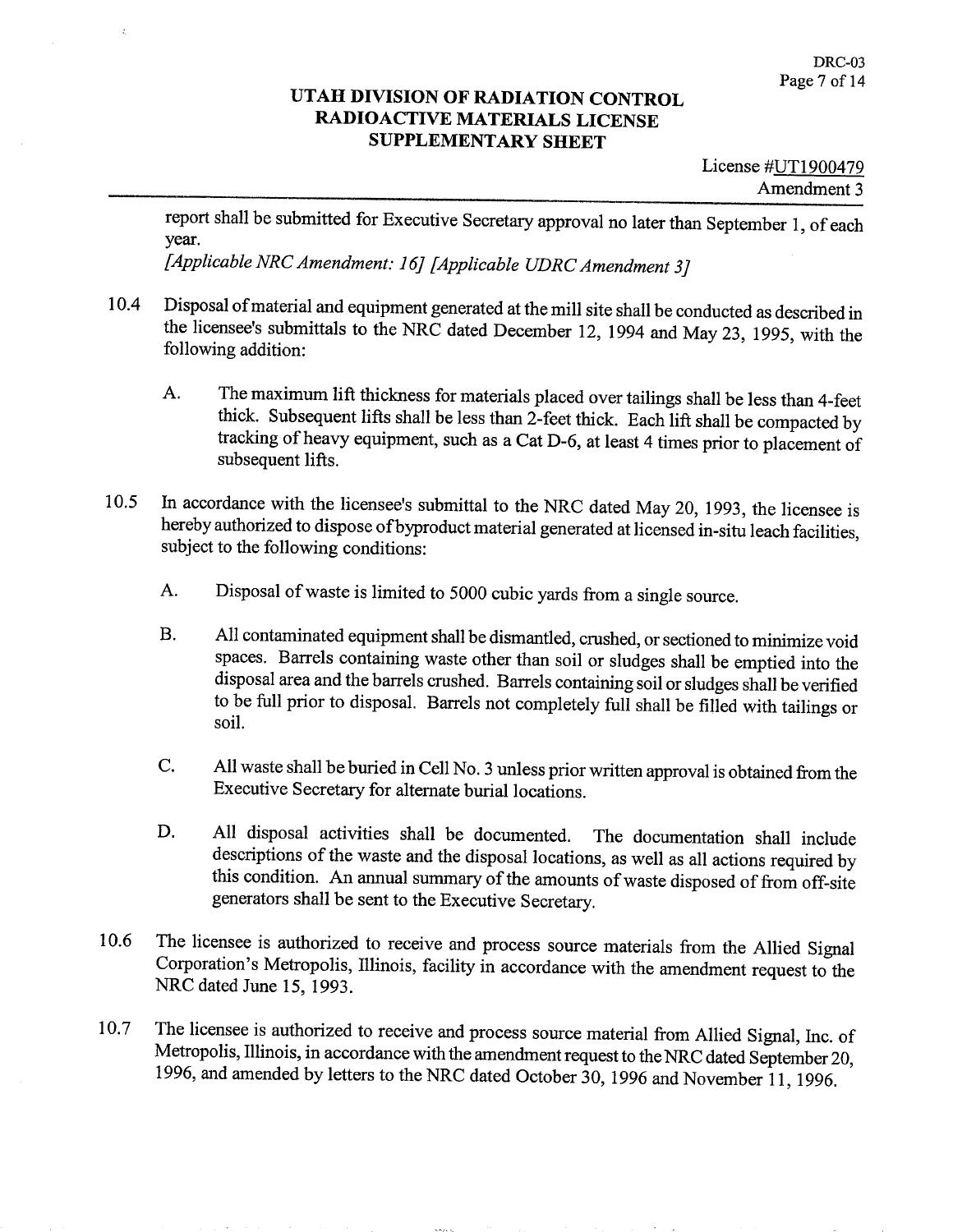- 10.8 The licensee is authorized to receive and process source material, in accordance with the amendment request to the NRC dated March 5, 1997. [Applicable NRC Amendments: 1]
- 10.9 The licensee is authorized to receive and process source material from Cabot Performance Materials' facility near Boyertown, Pennsylvania, in accordance with the amendment request to the NRC dated April 3, 1997, as amended by submittals to the NRC dated May 19, 1997 and August 6, 1997.

[Applicable NRC Amendments: 4]

film.

- 10.10 The licensee is authorized to receive and process source material from the Ashland 2 Formerly Utilized Sites Remedial Action Program (FUSRAP) site, located near Tonawanda, New York. in accordance with the amendment request to the NRC dated May 8, 1998, as amended by the submittals to the NRC dated May 27, 1998, June 3, 1998, and June 11, 1998.  $[Applicable NRC$  Amendments: 6]
- 10.11 The licensee is authorized to receive and process source material from Cameco Corporation's Blind River and Port Hope facilities, located in Ontario, Canada, in accordance with the amendment request to the NRC dated June 4, 1998, and by the submittals to the NRC dated September 14, 1998, September 16, 1998, September 25, 1998, October 7, 1998, and October 8, 1998

However, the licensee is not authorized to receive or process from these facilities, the crushed carbon anodes identified in these submittals, either as a separate material or mixed in with material already approved for receipt or processing

- 10.12 The licensee is authorized to receive and process source material from the Ashland 1 and Seaway Area D Formerly Utilized Sites Remedial Action Program (FUSRAP) site, located near Tonowanda, New York, in accordance with statements, representations, and commitments contained in the amendment request to the NRC dated October 15, 1998, as amended by letters to the NRC dated November 23, 1998, November 24, 1998, December 23, 1998, January 11, 1999, January 27, 1999, and February 1, 1999. [Applicable NRC Amendment: 10]
- 10.13 The licensee is authorized to receive and process source material from the St. Louis Formerly Utilized Sites Remedial Action Program (FUSRAP) site, in accordance with statements, representations, and commitments contained in the amendment request to the NRC dated March 2, 1999, and as amended and supplemented by submittals dated June 21, 1999; June 29, 1999  $(2)$ ; and July 8, 1999. Prior to the licensee receiving materials from the St. Louis FUSRAP site.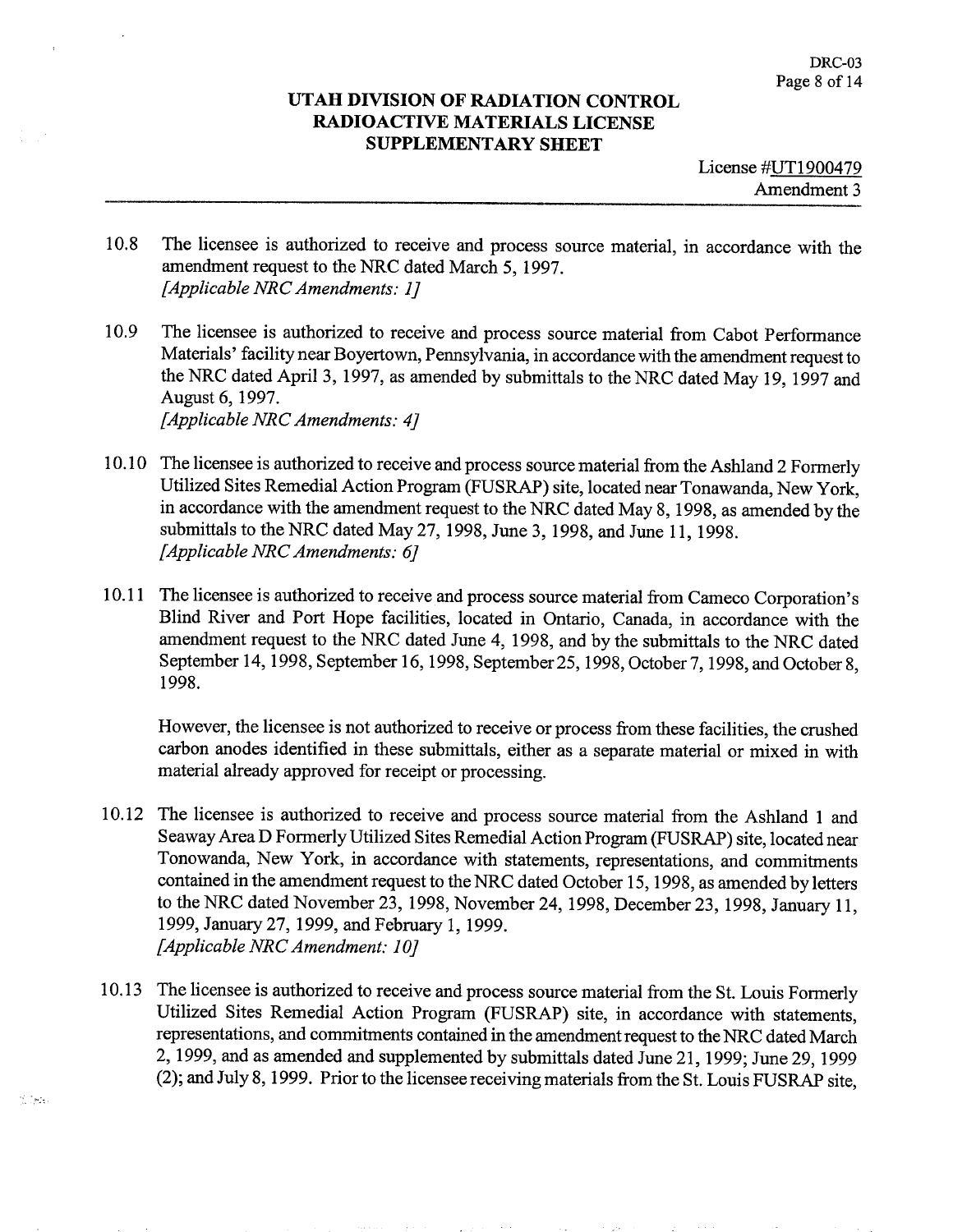License #UT1900479 Amendment 3

the licensee must make a determination that adequate tailings space is available for the tailings produced from the processing of this material. This determination shall be made based on a SERP approved internal procedure [Applicable NRC Amendments: 13, 14]

10.14 The licensee is authorized to receive and process source material from the Linde Formerly Utilized Sites Remedial Action Program (FUSRAP) site, in accordance with statements, representations, and commitments contained in the NRC amendment request dated March 16,  $2000$ , and as amended and supplemented by submittals dated April 26, 2000, May 15, 2000, June 16, 2000, June 19, 2000, and June 23, 2000.

Prior to the licensee receiving materials from the Linde FUSRAP site, the licensee must make a determination that adequate tailings space is available for the tailings produced from the processing of this material. This determination shall be made based on a SERP-approved internal procedure. Design changes to the cells or the reclamation plan require the licensee to submit an amendment request for Executive Secretary review and approval.

Prior to the licensee receiving materials from the Linde FUSRAP site, the licensee must require that the generator of the material certify that the material does not contain listed hazardous waste as defined under the Resource Conservation and Recovery Act (RCRA) per a Radioactive Material Profile Record

[Applicable NRC Amendment: 14]

10.15 The licensee is authorized to receive and process source material from the W.R Grace site located in Chattanooga, Tennessee, in accordance with statements, representations, and commitments contained in the amendment request to the NRC dated April 12, 2000, as amended and supplemented by submittals dated April 24, 2000, April 26, 2000, May 5, 2000, November 16, 2000, and December 18, 2000.

Prior to the licensee receiving materials from the W.R. Grace site, the licensee must make a determination that adequate tailings space is available for the tailings produced from the processing of this material. This determination shall be made based on the SERP-approved standard operating procedure for determination of tailings capacity. Design changes to the cells or the reclamation plan require the licensee to submit an amendment request for Executive Secretary review and approval

Prior to the licensee receiving materials from the W.R. Grace site, the licensee must require that the generator of the material certify that the material does not contain listed hazardous waste as defined under the Resource Conservation and Recovery Act (RCRA) per a Radioactive Material Profile Record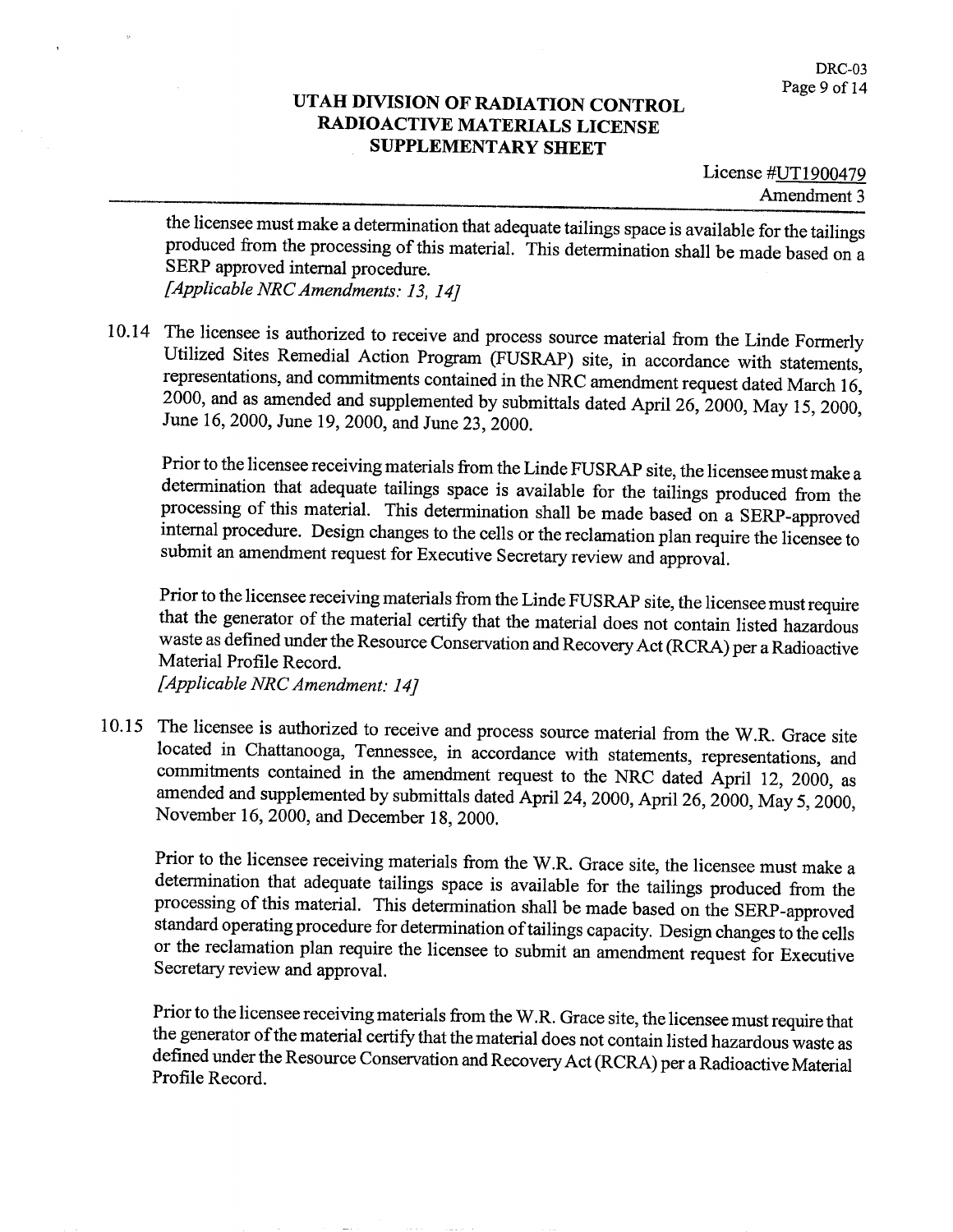License  $\sharp$ UT1900479 Amendment<sub>3</sub>

# [Applicable NRC Amendment: 17]

 $\lesssim$  185

10.16 The licensee is authorized to receive and process source material from the Heritage Minerals Incorporated site, in accordance with statements, representations, and commitments contained in the amendment request to the NRC dated July 5, 2000, and as supplemented by submittals dated November 16, 2000, and December 18, 2000.

Prior to the licensee receiving materials from the Heritage Minerals Incorporated site, the licensee must make a determination that adequate tailings space is available for the tailings produced from the processing of this material. This determination shall be made based on the SERP-approved standard operating procedure for determination of tailings capacity. Design changes to the cells or the reclamation plan require the licensee to submit an amendment request for Executive Secretary review and approval

Prior to the licensee receiving materials from the Heritage Minerals Incorporated site, the licensee must require that the generator of the material certify that the material does not contain listed hazardous waste as defined under the Resource Conservation and Recovery Act (RCRA) per a Radioactive Material Profile Record. [Applicable NRC Amendment: 18]

10.17 The licensee is authorized to receive and process source material from the Molycorp site located in Mountain Pass, California, in accordance with statements, representations, and commitments contained in the amendment request to the NRC dated December 19, 2000, and supplemental information in letters dated January 29, 2001, February 2, 2001, March 20, 2001, August 15, 2001, October 17, 2001, and November 16, 2001.

Prior to the licensee receiving materials from the Molycorp site, the licensee must make a determination that adequate tailings space is available for the tailings produced from the processing of this material. This determination shall be made based on a SERP-approved internal procedure. Design changes to the cells or the reclamation plan require the licensee to submit an amendment request for Executive Secretary review and approval. [Applicable NRC Amendment: 20]

10.18 The licensee is authorized to receive and process source material from the Maywood site located in Maywood, New Jersey, in accordance with statements, representations, and commitments contained in the amendment requests to the NRC dated June 15, 2001, June 22, 2001, August 3, 2001, and supplemented by letters dated November 19, 2001, December 6, 2001, December 10, 2001, March 11, 2002, and July 1, 2002.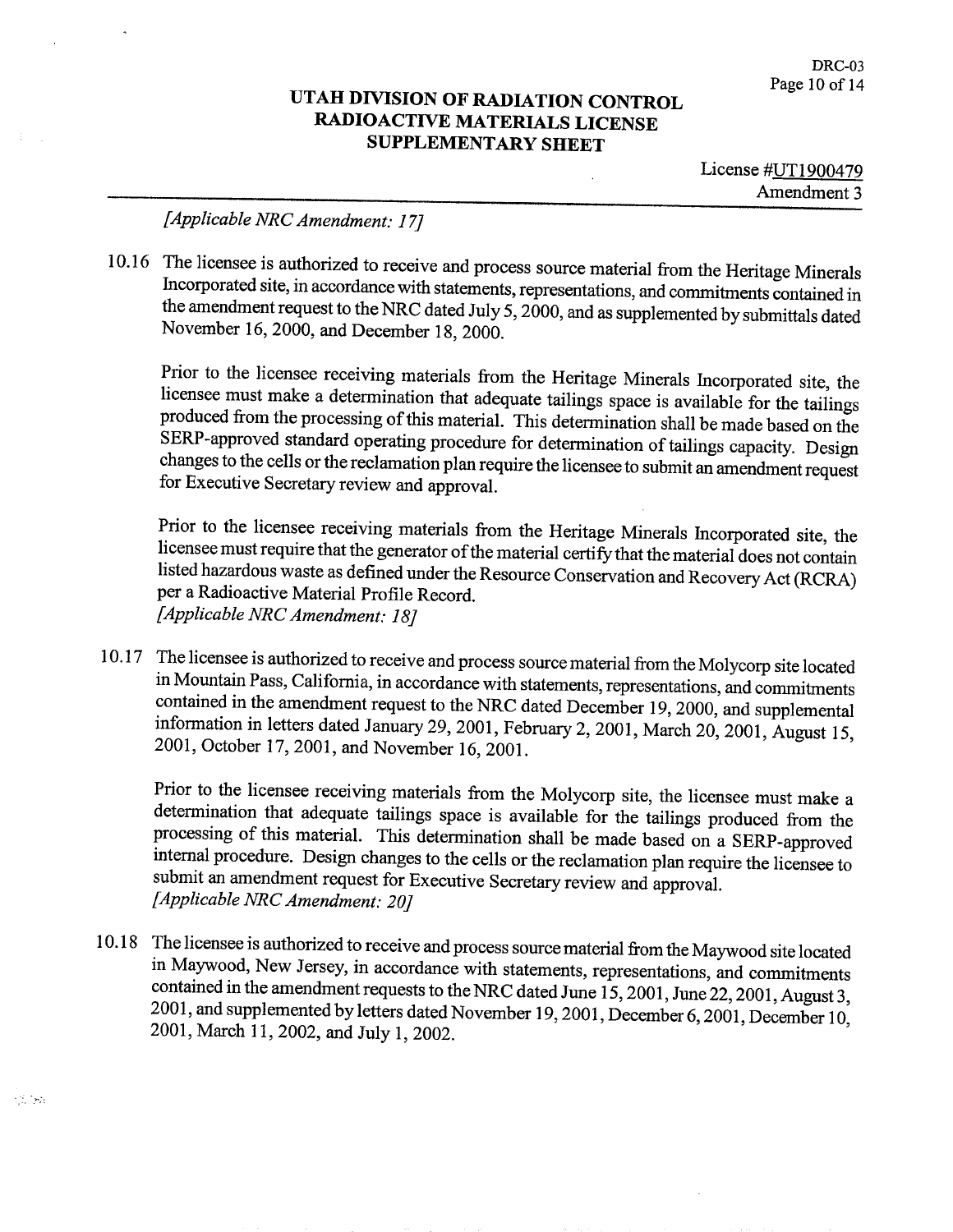Prior to the licensee receiving materials from the Maywood site, the licensee must make a determination that adequate tailings space is available for the tailings produced from the processing of this material. This determination shall be made based on a SERP-approved internal procedure. If such determination requires the licensee to make design changes to the cells or the reclamation plan, the licensee shall submit an amendment request for Executive Secretary review and approval

Prior to the licensee receiving materials from the Maywood site, the licensee must require that the generator of the material certify that the material does not contain listed hazardous waste as defined under the Resource Conservation and Recovery Act (RCRA) per a Radioactive Material Profile Record

[Applicable NRC Amendment: 22]

10.19 The licensee is authorized to receive and process source material from Ponds 2 and 3 of the FMRI's Muskogee Facility located in Muskogee, Okalahoma, in accordance with statements, representations, and commitments contained in the amendment requests and submittals to the Executive Secretary dated March 7, 2005, June 22, 2005, and April 28, 2006. [Applicable UDRC Amendment: 2]

# SECTION 11: MONITORING, RECORDING, AND BOOKKEEPING REQUIREMENTS

- 11.1 The results of sampling, analyses, surveys and monitoring, the results of calibration of equipment, reports on audits and inspections, all meetings and training courses required by this license and any subsequent reviews, investigations, and corrective actions, shall be documented. Unless otherwise specified in the State of Utah regulations all such documentation shall be maintained for a period of at least five  $(5)$  years.
- 11.2 The licensee shall implement the effluent and environmental monitoring program specified in Section 5.5 of the renewal application, as amended by the submittal to the NRC dated June 8, 1995, and as revised with the following modifications or additions:
	- A. Stack sampling shall include a determination of flow rate.
	- $B<sub>1</sub>$ Surface water samples shall also be analyzed semiannually for total and dissolved U-nat Ra-226, and Th-230, with the exception of the Westwater Creek, which shall be sampled annually for water or sediments and analyzed as above. A sediment sample shall not be taken in place of a water sample unless a water sample was not available.
	- C. Groundwater sampling shall be conducted in accordance with the requirements in the Utah Ground Water Discharge Permit No UGW370004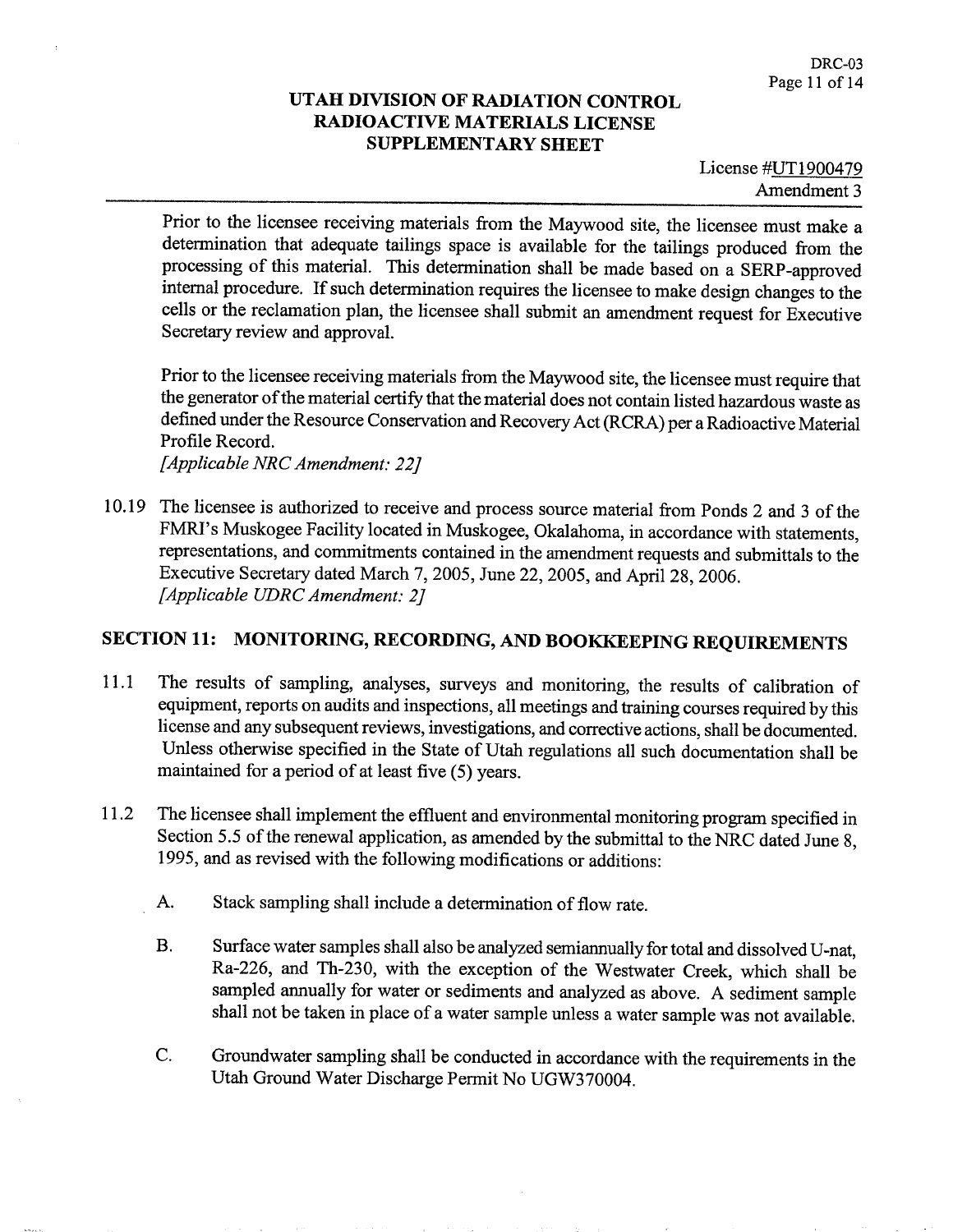- D. With the exception of groundwater sampling the licensee shall utilize lower limits of detection in accordance with Section 5 of the NRC Regulatory Guide 4.14, as amended, for analysis of effluent and environmental samples
- Ε. The inspections performed semiannually of the critical orifice assembly committed to in the submittal to the NRC dated March 15, 1986, shall be documented. The critical orifice assembly shall be calibrated at least every 2 years against a positive displacement Roots meter to obtain the required calibration curve [Applicable NRC Amendment:  $5$ ] [Applicable UDRC Amendment 3]
- 11.3 The licensee shall implement a monitoring program of the leak detection systems for disposal cells  $1, 2$  and  $3$  as follows:
	- A. The licensee shall measure and record the "depth to fluid" in each of the tailings disposal cell standpipes on a weekly basis. If sufficient fluid is present in the leak detection system (LDS) of any cell, the licensee shall pump fluid from the LDS, to the extent reasonably possible, and record the volume of fluid recovered. Any fluid pumped from an LDS shall be returned to a disposal cell.

If fluid is pumped from an LDS, the licensee shall calculate the flow rate by dividing the recorded volume of fluid recovered by the elapsed time since fluid was last pumped or increases in the LDS fluid levels were recorded, whichever is the more recent. The licensee shall document the results of this calculation

**B.** Upon the initial pumping of fluid from an LDS, the licensee shall collect a fluid sample and analyze the fluid for  $pH$  and the parameters listed in paragraph A of this license condition. The licensee shall determine whether the LDS fluid originated from the disposal cell by ascertaining if the collected fluid contains elevated levels of the constituents listed in paragraph A of this license condition or has a pH level less than 5.0. If either elevated constituent levels or a pH less than 5.0 is observed, the licensee shall assume that the disposal cell is the origin of the fluid

If the LDS fluid is determined not to have originated from the disposal cell, the licensee shall continue with weekly measurements of "depth to fluid" in the LDS standpipes. The licensee shall confirm, on an annual basis, that fluid from the disposal cell has not entered the LDS by collecting (to the extent possible) and analyzing an LDS fluid sample for the above stated parameters.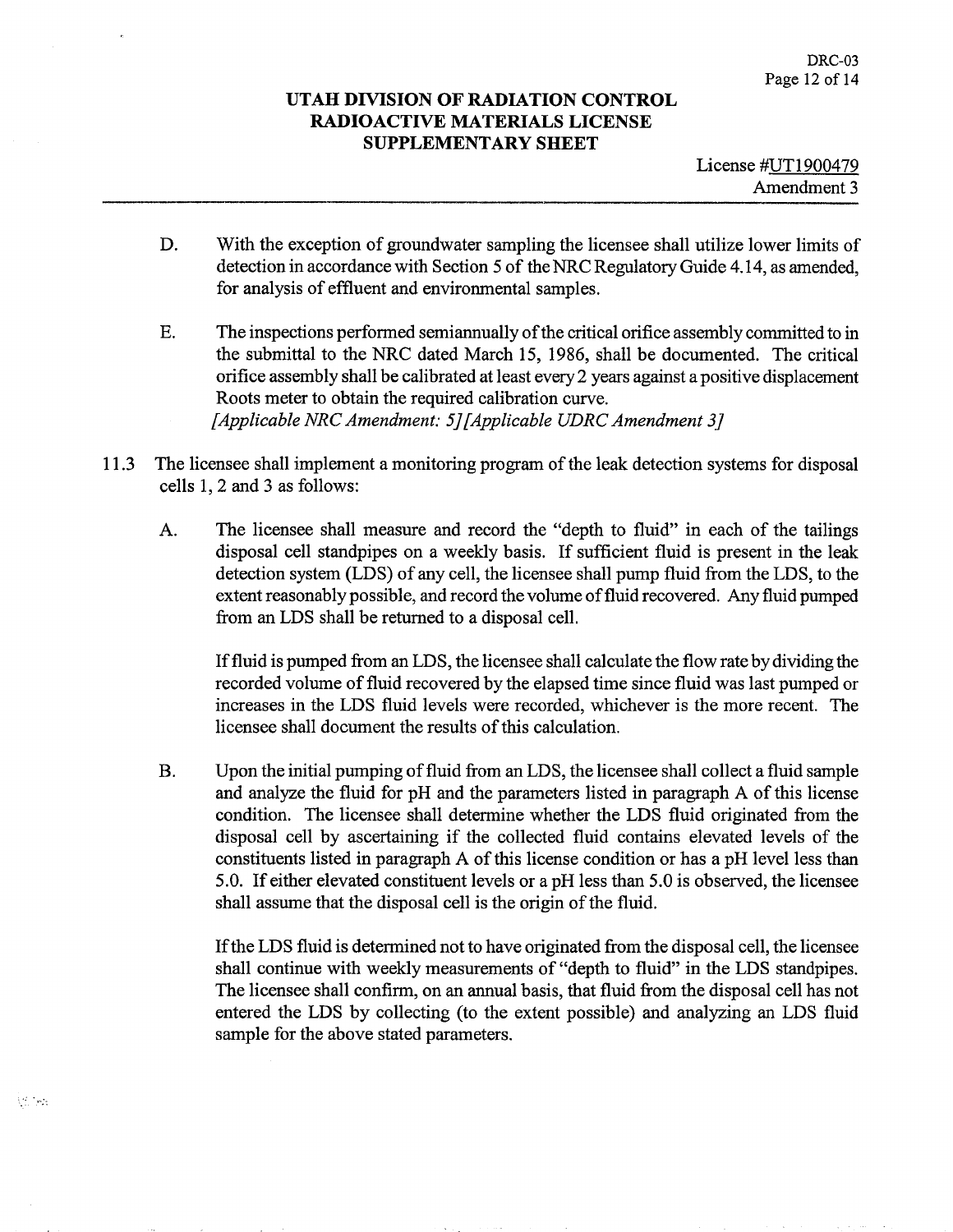- Upon indication that the LDS fluids originated from the disposal cell, the licensee shall C. determine the flow rate through the liner by the calculation method in paragraph B of this license condition. If the flow rate is equal to or greater than one gallon per minute, the licensee shall
	- Evaluate the cause of the liner distress and take appropriate and timely actions to 1. mitigate the leak and any consequent potential impacts
	- Continue to measure and record LDS "depth to fluid" measurements weekly;  $2.$ and
	- Notify the Executive Secretary by telephone within 48 hours, in accordance with 3. License Condition 9.2, and submit a written report within 30 days of notifying the Executive Secretary by telephone, in accordance with License Condition 9.2. The written report shall include a description of the mitigative action(s) taken and a discussion of the mitigative action results.

If the calculated flow rate is less than one gallon per minute, the licensee shall continue with weekly measurements of "depth to fluid" in the LDS standpipes.

- D. All sampling, analysis, and evaluation of LDS fluids shall be documented and retained onsite until license termination for Executive Secretary inspection [Applicable NRC Amendment: 8] [Applicable UDRC Amendment 3]
- 11.4 Annually, the licensee shall collect, during mill operations, a set of air samples covering eight hours of sampling, at a high collection flow rate (i.e., greater than or equal to 40 liters per minute), in routinely or frequently occupied areas of the mill. These samples shall be analyzed for gross alpha. In addition, with each change in mill feed material or at least annually, the licensee shall analyze the mill feed or production product for U-nat, Th-230, Ra-226, and Pb-210 and use the analysis results to assess the fundamental constituent composition of air sample particulates

[Applicable NRC Amendment: 7]

- 11.5 Calibration of in-plant air and radiation monitoring equipment shall be performed as specified in the license renewal application, under Section 3.0 of the "Radiation Protection Procedures Manual," with the exception that in-plant air sampling equipment shall be calibrated at least quarterly and air sampling equipment checks shall be documented
- 11.6 The licensee shall perform an annual ALARA audit of the radiation safety program in accordance with the NRC Regulatory Guide 8.31

# **SECTION 12: REPORTING REQUIREMENTS**